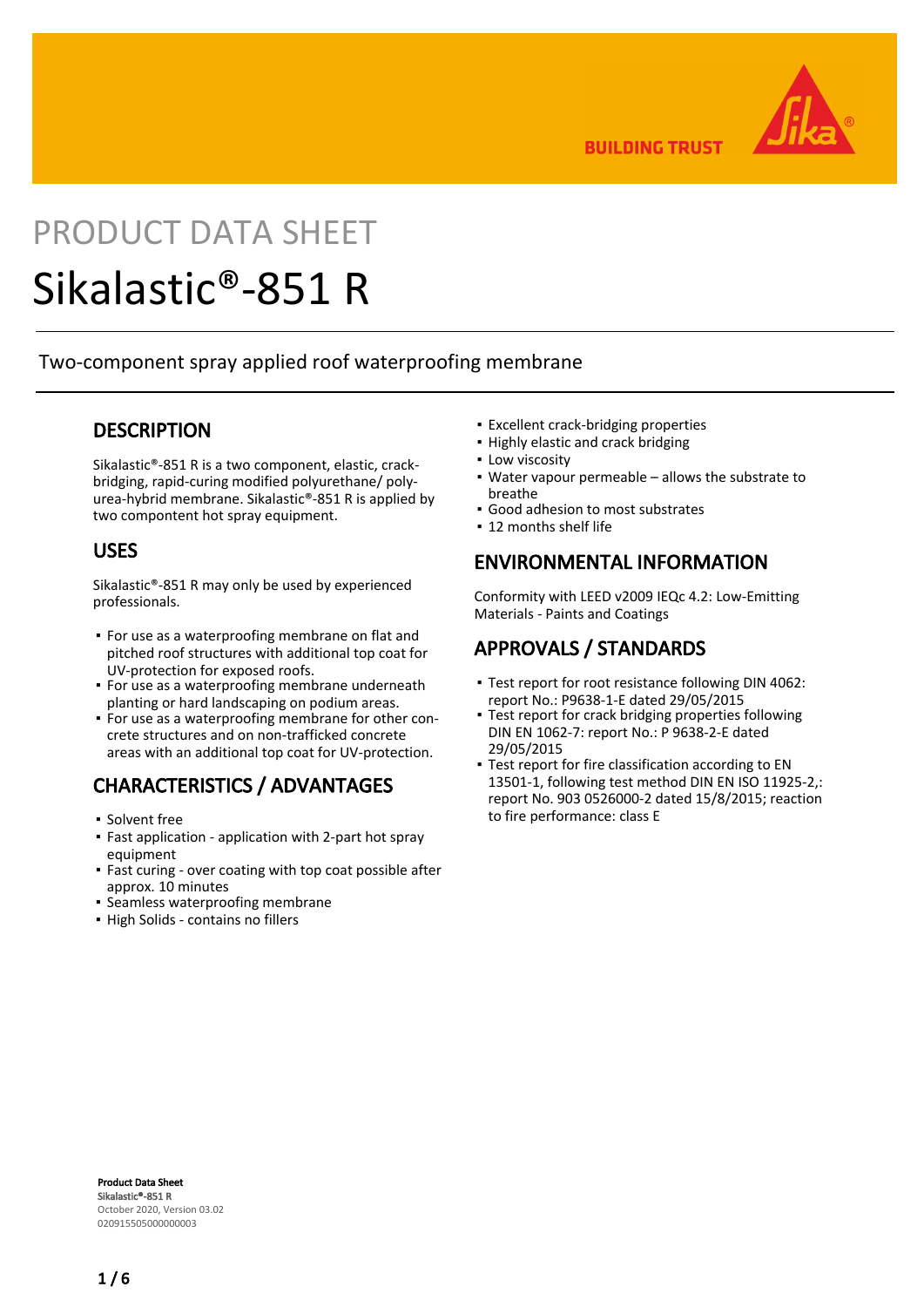#### PRODUCT INFORMATION

| <b>Chemical Base</b>      |                                                                                                                                                                                                                                                                                   | Modified Polyurethane/ Polyurea-Hybrid |                                     |                                   |
|---------------------------|-----------------------------------------------------------------------------------------------------------------------------------------------------------------------------------------------------------------------------------------------------------------------------------|----------------------------------------|-------------------------------------|-----------------------------------|
| Packaging                 | Component A                                                                                                                                                                                                                                                                       |                                        | 211 kg drum                         |                                   |
|                           | Component B                                                                                                                                                                                                                                                                       |                                        | 202 kg drum                         |                                   |
| Colour                    | Component A (ISO)                                                                                                                                                                                                                                                                 |                                        | clear / brownish                    |                                   |
|                           | Component B (Resin)                                                                                                                                                                                                                                                               |                                        | grey or yellowish                   |                                   |
|                           | Mixed product: grey ~ca. RAL 7004                                                                                                                                                                                                                                                 |                                        |                                     |                                   |
| <b>Shelf Life</b>         | Component A                                                                                                                                                                                                                                                                       |                                        |                                     | 12 months from date of production |
|                           | Component B                                                                                                                                                                                                                                                                       |                                        |                                     | 12 months from date of production |
| <b>Storage Conditions</b> | The product must be stored properly in original, unopened and undam-<br>aged sealed packaging in dry conditions.<br>Higher storage temperatures may reduce shelf life of product.<br>Reference shall also be made to the storage recommendations within the<br>safety data sheet. |                                        |                                     |                                   |
| Density                   | Component A                                                                                                                                                                                                                                                                       | $\sim$ 1.08 kg/l                       |                                     | (DIN EN ISO 2811-1)               |
|                           | Component B                                                                                                                                                                                                                                                                       |                                        | $~^{\sim}$ 1.04 kg/l                |                                   |
|                           | Mixed resin                                                                                                                                                                                                                                                                       |                                        | $\sim$ 1.00 kg/l (cured film)       |                                   |
|                           | All density values at +23 °C                                                                                                                                                                                                                                                      |                                        |                                     |                                   |
| <b>Solid Content</b>      | >99%                                                                                                                                                                                                                                                                              |                                        |                                     |                                   |
| <b>Viscosity</b>          | Component A                                                                                                                                                                                                                                                                       |                                        | $\sim$ 2300 mPa $\cdot$ s at +20 °C |                                   |
|                           | Component B                                                                                                                                                                                                                                                                       | $\sim$ 2300 mPa·s at +20 °C            |                                     |                                   |

#### TECHNICAL INFORMATION

| <b>Shore A Hardness</b>               | Temperature                                                                         | After 1 hour  | After 24 hours                                                                           | After 28 days                                                              |
|---------------------------------------|-------------------------------------------------------------------------------------|---------------|------------------------------------------------------------------------------------------|----------------------------------------------------------------------------|
|                                       | +8 °C                                                                               | $~^{\sim}$ 81 | $~^{\sim}$ 88                                                                            | $~^{\sim}$ 88                                                              |
|                                       | $+23 °C$                                                                            | $~^{\sim}$ 83 | $~^{\sim}$ 88                                                                            | $~^{\sim}$ 88                                                              |
| <b>Tensile Strength</b>               | $^{\sim}$ 11,0 N/mm <sup>2</sup> (28 days / +23 °C)                                 |               |                                                                                          | (DIN 53504)                                                                |
| <b>Elongation at Break</b>            | $\sim$ 350 % (28 days / +23 °C)                                                     |               |                                                                                          | (DIN 53504)                                                                |
| <b>Crack Bridging Ability</b>         | Dynamic crack-bridging<br>class                                                     |               | B 4.2                                                                                    | (DIN EN 1062-7)                                                            |
|                                       | Static crack-bridging class                                                         |               | A 5                                                                                      |                                                                            |
| <b>Resistance to Root Penetration</b> | free of penetration of the roots<br>free of growth into the ground                  |               |                                                                                          | (DIN 4062)                                                                 |
| <b>Reaction to Fire</b>               | Euroclass E                                                                         |               |                                                                                          | (EN 13501-1; DIN EN ISO 11925-2)                                           |
| <b>Chemical Resistance</b>            | Sikalastic <sup>®</sup> -851 R is generally resistant to:<br>• Bitumen<br>• Alkalis |               |                                                                                          |                                                                            |
| <b>Thermal Resistance</b>             | phalt) applied at a max. of +240 °C.<br>as -30 °C.                                  |               | Sikalastic <sup>®</sup> -851 R is short term resistant to mastic asphalt (hot poured as- | Sikalastic®-851 R elastic properties are maintained at temperatures as low |

Product Data Sheet Sikalastic®-851 R October 2020, Version 03.02 020915505000000003

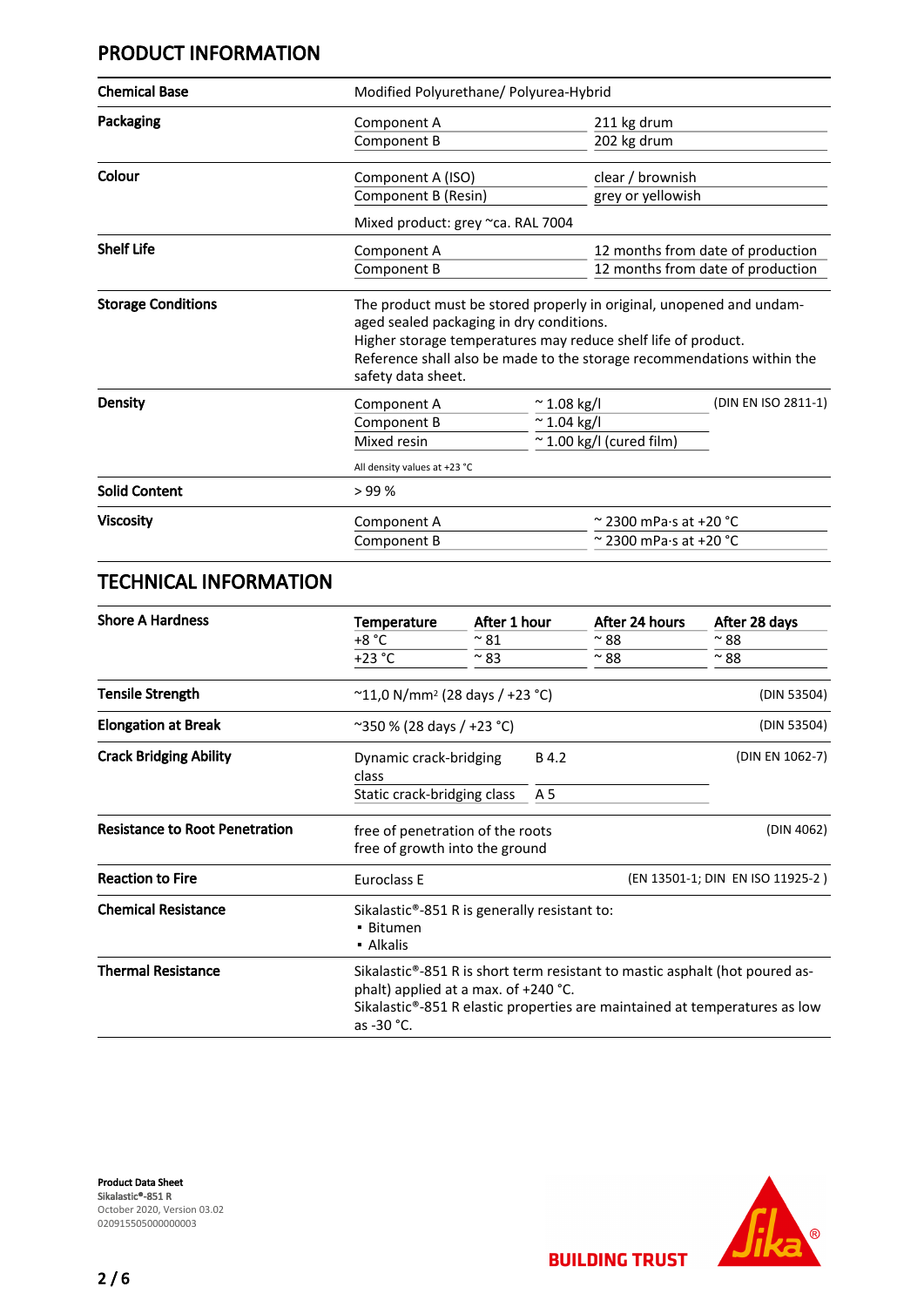#### System Structure **Exposed Roof Waterproofing**

Sikalastic®-851 R is applied in one coat and sealed with one coat Sikalastic® Eau Top

| Layer            | <b>Product</b>                  | Consumption                                  |
|------------------|---------------------------------|----------------------------------------------|
| 1. Primer        | Sikafloor®-156                  | $1 - 2 \times 0.30 - 0.50$ kg/m <sup>2</sup> |
| 2. Waterproofing | Sikalastic®-851 R               | $\geq$ 1.6 kg/m <sup>2</sup>                 |
| 3. UV Protection | Sikalastic <sup>®</sup> Eau Top | $\approx$ 0.2kg/m2                           |

#### Non-Exposed Roof Waterproofing

Sikalastic®-851 R is applied in one or two coats

| Layer            | Product                     | Consumption                                  |
|------------------|-----------------------------|----------------------------------------------|
| 1. Primer        | Sikafloor <sup>®</sup> -156 | $1 - 2 \times 0.30 - 0.50$ kg/m <sup>2</sup> |
| 2. Waterproofing | Sikalastic®-851 R           | $\geq$ 2.1 kg/m <sup>2</sup>                 |

 Note: These figures are theoretical and do not include for any additional material required due to surface porosity, surface profile, variations in level and wastage.

#### Dry film thickness Exposed Roof Waterproofing

| Waterproofing        | $\approx$ 1.6 mm |
|----------------------|------------------|
| <b>UV Protection</b> | $\approx$ 0.5 mm |
| Total                | $\approx$ 2.0 mm |

#### Non-Exposed Roof Waterproofing

Waterproofing  $\sim$  2.1 mm

#### APPLICATION INFORMATION

| <b>Mixing Ratio</b>               | Component A : Component B = $1:1$ (by volume)<br>Component A : Component B = $1.04:1$ (by weight)                                                                                                             |                                                                                                                        |  |
|-----------------------------------|---------------------------------------------------------------------------------------------------------------------------------------------------------------------------------------------------------------|------------------------------------------------------------------------------------------------------------------------|--|
| <b>Product Temperature</b>        | Component A                                                                                                                                                                                                   | +70-80 $^{\circ}$ C                                                                                                    |  |
|                                   | Component B                                                                                                                                                                                                   | +65-70 $^{\circ}$ C                                                                                                    |  |
|                                   | Hose                                                                                                                                                                                                          | +65-70 °C                                                                                                              |  |
| <b>Ambient Air Temperature</b>    | +8 °C min. / +50 °C max.                                                                                                                                                                                      |                                                                                                                        |  |
| <b>Relative Air Humidity</b>      | 80 % r.h. max                                                                                                                                                                                                 |                                                                                                                        |  |
| <b>Substrate Temperature</b>      | +8 °C min. / +55 °C max.<br>$\geq$ 3 °C above dew point                                                                                                                                                       |                                                                                                                        |  |
| <b>Substrate Moisture Content</b> | $\leq$ 4 % pbw moisture content.<br>Test method: Sika®-Tramex meter, CM - measurement on Oven-dry meth-<br>od<br>No rising moisture according to ASTM (Polyethylene-sheet).                                   |                                                                                                                        |  |
| <b>Substrate Pre-Treatment</b>    | <b>Substrate</b>                                                                                                                                                                                              | Primer                                                                                                                 |  |
|                                   | Cementitious substrates                                                                                                                                                                                       | Sika <sup>®</sup> Concrete Primer or Sikafloor <sup>®</sup> -<br>156 lightly broadcast with quartz<br>sand, 0.3-0.8 mm |  |
|                                   | Ceramic tiles (unglazed), and con-<br>crete slabs                                                                                                                                                             | Sika <sup>®</sup> Concrete Primer                                                                                      |  |
|                                   | <b>Bituminous felt</b>                                                                                                                                                                                        | Sikalastic <sup>®</sup> Metal Primer                                                                                   |  |
|                                   | <b>Bituminous coatings</b>                                                                                                                                                                                    | Sikalastic <sup>®</sup> Metal Primer                                                                                   |  |
|                                   | <b>Metals</b>                                                                                                                                                                                                 | Sikalastic <sup>®</sup> Metal Primer                                                                                   |  |
|                                   | Ferrous or galvanised metals, lead,                                                                                                                                                                           |                                                                                                                        |  |
|                                   | copper, aluminium, brass or stainless                                                                                                                                                                         |                                                                                                                        |  |
|                                   | steel                                                                                                                                                                                                         |                                                                                                                        |  |
|                                   | For the consumption rates and waiting time / overcoating please refer to the PDS of the appropriate<br>primer. Other substrates must be tested for their compatibility. If in doubt, apply a test area first. |                                                                                                                        |  |

Product Data Sheet Sikalastic®-851 R October 2020, Version 03.02 020915505000000003

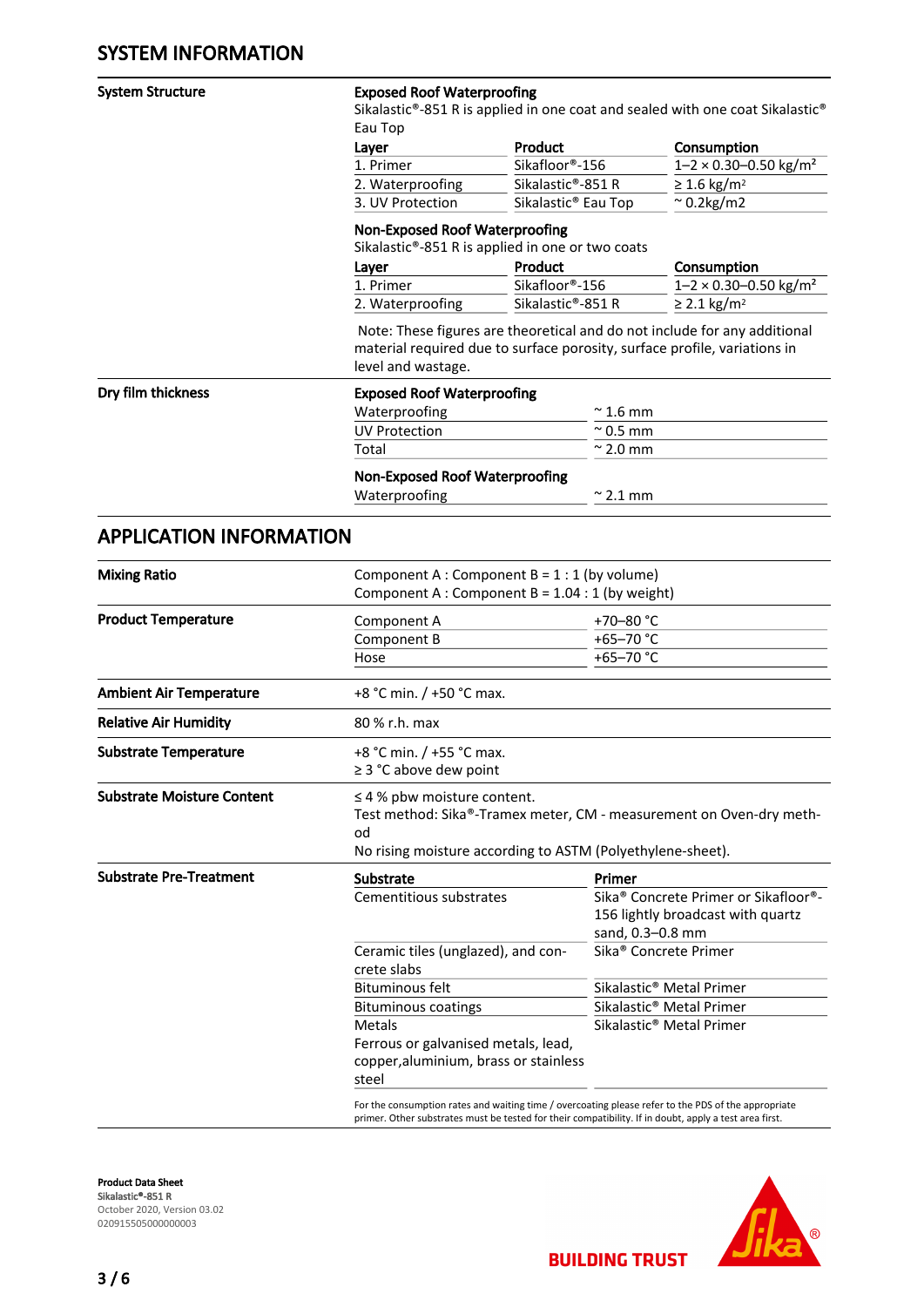**Waiting Time / Overcoating**  $B$  **Before applying Sikalastic®-851 R on Sikafloor®-156 allow:** 

| Minimum waiting time | Maximum waiting time <sup>1</sup> |
|----------------------|-----------------------------------|
| 24 hours             | 1 month                           |
| 12 hours             | 1 month                           |
| 8 hours              | 1 month                           |
| 6 hours              | 1 month                           |
|                      |                                   |

Before applying Sikalastic®-851 R on Sikalastic®-851 R allow:

| Substrate temperature | Minimum waiting time | Maximum waiting time <sup>2</sup> |
|-----------------------|----------------------|-----------------------------------|
| $+10 °C$              | 4 minutes            | 3 hours                           |
| $+20 °C$              | 4 minutes            | 3 hours                           |
| $+30 °C$              | 4 minutes            | 1 hour                            |
| $+45 °C$              | 4 minutes            | 1 hour                            |

Before applying Sikalastic® Eau Top on Sikalastic®-851 R allow:

| Substrate temperature | Minimum waiting time | Maximum waiting time <sup>2</sup> |
|-----------------------|----------------------|-----------------------------------|
| $+10\degree$ C        | 10 minutes           | 24 hours                          |
| $+20 °C$              | 10 minutes           | 24 hours                          |
| +30 °C                | 10 minutes           | 24 hours                          |
| +45 °C                | 10 minutes           | 24 hours                          |

1 Assuming that any dirt has been carefully removed and any contamination is avoided.

<sup>2</sup> If the maximum waiting time is exceeded, Sika® Concrete Primer has to be applied with a consumption rate of 100  $g/m^2$  as an adhesion promoter between the layers.

 Note: Times are approximate and will be affected by changing ambient conditions particularly temperature and relative humidity.

| Rain resistant<br>after | Ready for foot<br>traffic <sup>1</sup> (careful) | Ready for foot<br>traffic | Ambient condi-<br>tions |
|-------------------------|--------------------------------------------------|---------------------------|-------------------------|
| $\approx$ 5 minutes     | $\approx$ 8 minutes                              | $\approx$ 24 hours        | $+10 °C$                |
| $\approx$ 5 minutes     | $\approx$ 5 minutes                              | $~\sim$ 18 hours          | $+20 °C$                |
| $\approx$ 5 minutes     | $\sim$ 4 minutes                                 | $~\sim$ 14 hours          | $+30 °C$                |
| $\sim$ 5 minutes        | $\sim$ 4 minutes                                 | $~\sim$ 12 hours          | $+45 °C$                |

1Only for inspection or for application of next layer.

Note: Times are approximate and will be affected by changing ambient conditions particularly temperature and relative humidity.

#### APPLICATION INSTRUCTIONS

#### SUBSTRATE PREPARATION

Applied Product Ready for Use

The surface must be sound, of sufficient strength, clean, dry and free of dirt, oil, grease and other contamination. Depending on the material the substrate must be primed or mechanically cleaned. Grinding may be necessary to level the surface. Suitable substrates are such as: Concrete, bituminous felts and coatings, metal, brickwork, asbestos cement, ceramic tiles.

For detailed information regarding substrate preparation and primer chart please refer to Method Statement No. 850 915 11.

#### MIXING

Dose and mix with suitable two-component spray equipment. Maintain recommended product and hose temperature.

#### Recomended pressure:

Component  $A + B$  160-180 bar.

Ensure equal pressure of component A + B. The accuracy of pressure, mixing and dosage must be controlled regularly with the equipment.

#### APPLICATION

Prior the application of Sikalastic®-851 R the priming coat if used must have cured tack-free. For the Waiting Time / Overcoating please refer to the PDS of the appropriate primer. Damageable areas (handrails etc.) have to be protected with tape or plastic wrapping. Waterproofing:

Spray apply Sikalastic®-851 R with suitable two-component hot spray equipment. Possible suppliers of spray equipment are Gama, Graco, Isotherm, WiWa, Reaku etc.

#### UV Protection:

One layer of Sikalastic® Eau Top applied either by roller or airless spray.

Product Data Sheet Sikalastic®-851 R October 2020, Version 03.02 020915505000000003

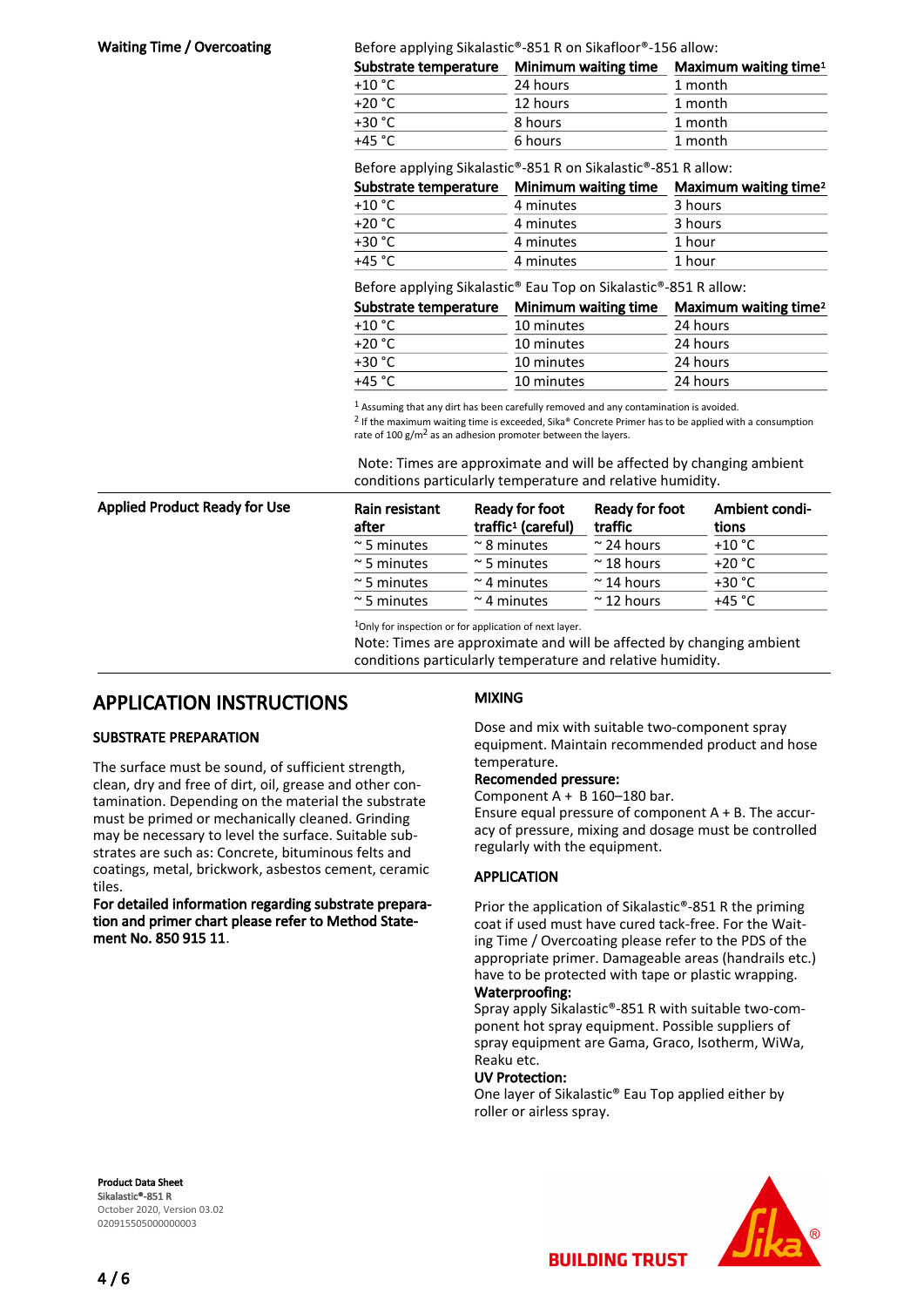For more detailed application engineering information pls. refer to the appropriate method statement.

#### CLEANING OF TOOLS

Clean all tools and application equipment with Thinner C immediately after use. Hardened and/or cured material can only be removed mechanically.

#### LIMITATIONS

- Application is by 2-part hot spray equipment only.
- **For spray application the use of protective health** and safety equipment is mandatory.
- Always refer to the manufacturer's instructions be-▪ fore use the tools and mixing equipment.
- **Products shall only be applied in accordance with** their intended use.
- Do not apply Sikalastic®-851 R on substrates with rising moisture.
- On substrates likely to exhibit outgassing, apply dur-▪ ing falling ambient and substrate temperatures. If applied during rising temperatures "pin holing" may occur from rising air.
- Product shall be used in conjunction with a safe sys-▪ tem of work. Ensure an adequate assessment of all site risks has been conducted prior to work commencing. Refer to the product safety datasheet for further guidance.
- Do not use Sikalastic®-851 R for indoor applications.
- Sikalastic®-851 R is not UV light resistant and changes colour under UV exposure. However, the performance and technical properties are not affected providing the exposure is max. 4 weeks. It is therefore advisable to overcoat Sikalastic®-851 R with UV-protective top coat as early as possible.
- In wet areas or climatic zones with a permanent air humidity of more than 80 %, in combination with a permanent air temperature of more than +30 °C, Sika® Concrete Primer must be used as adhesion promoter.
- Please note: Always apply a test area first.

## BASIS OF PRODUCT DATA

All technical data stated in this Product Data Sheet are based on laboratory tests. Actual measured data may vary due to circumstances beyond our control.

#### LOCAL RESTRICTIONS

Please note that as a result of specific local regulations the performance of this product may vary from country to country. Please consult the local Product Data Sheet for the exact description of the application

fields.

#### ECOLOGY, HEALTH AND SAFETY

For information and advice on the safe handling, storage and disposal of chemical products, users shall refer to the most recent Material Safety Data Sheet (MSDS) containing physical, ecological, toxicological and other safety-related data.

#### VOC DATA

According to the EU-Directive 2004/42, the maximum allowed content of VOC (Product category IIA / j type sb) is 550 / 500 g/l (Limits 2007 / 2010) for the ready to use product.

The maximum content of Sikalastic®-851 R is < 500 g/l VOC for the ready to use product.

Product Data Sheet Sikalastic®-851 R October 2020, Version 03.02 020915505000000003